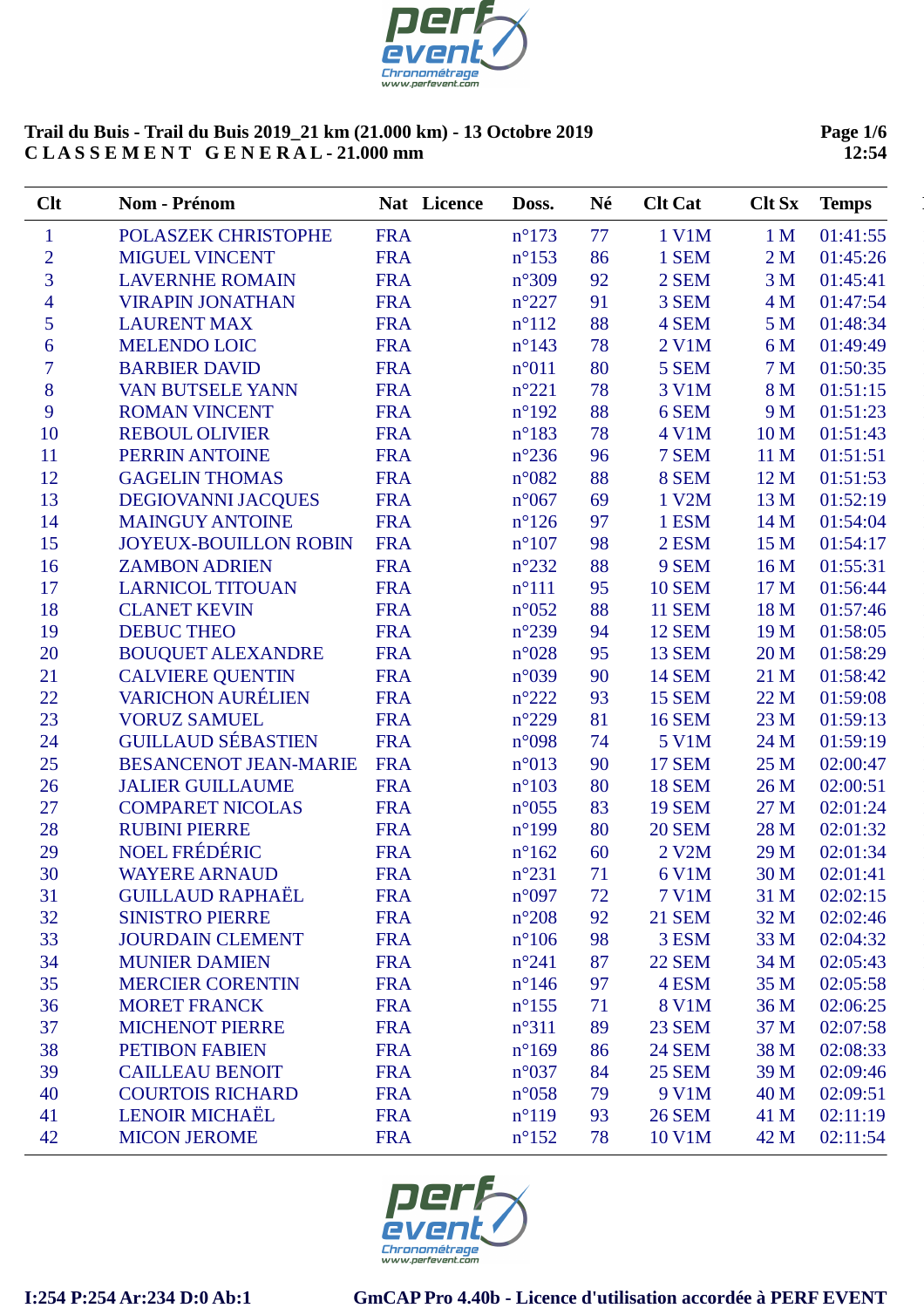

**Page 2/6 12:54**

| Clt | Nom - Prénom                     |            | Nat Licence | Doss.           | Né | <b>Clt Cat</b> | <b>Clt Sx</b> | <b>Temps</b> |
|-----|----------------------------------|------------|-------------|-----------------|----|----------------|---------------|--------------|
| 43  | <b>METAY RONY</b>                | <b>FRA</b> |             | $n^{\circ}$ 147 | 84 | <b>27 SEM</b>  | 43 M          | 02:12:32     |
| 44  | <b>ROONEY AIDAN</b>              | <b>FRA</b> |             | $n^{\circ}193$  | 89 | <b>28 SEM</b>  | 44 M          | 02:12:33     |
| 45  | <b>CABOOR CHRISTOPHE</b>         | <b>FRA</b> |             | $n^{\circ}035$  | 70 | 11 V1M         | 45 M          | 02:12:46     |
| 46  | <b>JOST SAMUEL</b>               | <b>FRA</b> |             | $n^{\circ}105$  | 99 | 5 ESM          | 46 M          | 02:12:46     |
| 47  | <b>NIMSGERN MICHEL</b>           | <b>FRA</b> |             | $n^{\circ}161$  | 67 | 3 V2M          | 47 M          | 02:12:59     |
| 48  | <b>KRAFFT THIERRY</b>            | <b>FRA</b> |             | $n^{\circ}110$  | 65 | 4 V2M          | 48 M          | 02:12:59     |
| 49  | <b>MARTY LAURENT</b>             | <b>FRA</b> |             | $n^{\circ}$ 134 | 82 | <b>29 SEM</b>  | 49 M          | 02:13:16     |
| 50  | <b>BONNARD VALENTIN</b>          | <b>FRA</b> |             | n°024           | 87 | <b>30 SEM</b>  | 50 M          | 02:13:39     |
| 51  | PORTUGAL ALBAN                   | <b>FRA</b> |             | $n^{\circ}176$  | 92 | <b>31 SEM</b>  | 51 M          | 02:13:59     |
| 52  | PORTUGAL FRANÇOIS                | <b>FRA</b> |             | $n^{\circ}177$  | 95 | <b>32 SEM</b>  | 52 M          | 02:14:00     |
| 53  | <b>GAUCHET JEAN PIERRE</b>       | <b>FRA</b> |             | $n^{\circ}088$  | 78 | 12 V1M         | 53 M          | 02:14:05     |
| 54  | <b>VINCENT DENIS</b>             | <b>FRA</b> |             | $n^{\circ}225$  | 78 | 13 V1M         | 54 M          | 02:14:18     |
| 55  | <b>MARTIN ERIC</b>               | <b>FRA</b> |             | $n^{\circ}131$  | 71 | 14 V1M         | 55 M          | 02:14:30     |
| 56  | <b>GEORGE-MOLLAND SEBAST FRA</b> |            |             | n°090           | 84 | 33 SEM         | 56 M          | 02:14:52     |
| 57  | <b>COCQ SULLIVAN</b>             | <b>FRA</b> |             | $n^{\circ}306$  | 82 | <b>34 SEM</b>  | 57 M          | 02:14:57     |
| 58  | <b>CHOUTEAU LUC</b>              | <b>FRA</b> |             | $n^{\circ}051$  | 69 | 5 V2M          | 58 M          | 02:15:01     |
| 59  | <b>ROSSETTO MARC</b>             | <b>FRA</b> |             | $n^{\circ}194$  | 79 | 15 V1M         | 59 M          | 02:15:10     |
| 60  | <b>ROUTIN JULIEN</b>             | <b>FRA</b> |             | $n^{\circ}$ 195 | 79 | 16 V1M         | 60 M          | 02:15:15     |
| 61  | <b>GANDOUIN DOROTHEE</b>         | <b>FRA</b> |             | n°084           | 87 | 1 SEF          | 1F            | 02:15:46     |
| 62  | <b>BERNARD GUILLAUME</b>         | <b>FRA</b> |             | $n^{\circ}304$  | 68 | 6 V2M          | 61 M          | 02:15:57     |
| 63  | <b>FERRIOL FREDERIC</b>          | <b>FRA</b> |             | n°074           | 74 | 17 V1M         | 62 M          | 02:15:58     |
| 64  | <b>RENAUD GUILLAUME</b>          | <b>FRA</b> |             | $n^{\circ}186$  | 76 | <b>18 V1M</b>  | 63 M          | 02:16:09     |
| 65  | <b>SOURD JULIEN</b>              | <b>FRA</b> |             | $n^{\circ}211$  | 77 | 19 V1M         | 64 M          | 02:17:07     |
| 66  | <b>FABRE LAMBERT</b>             | <b>FRA</b> |             | $n^{\circ}072$  | 92 | <b>35 SEM</b>  | 65 M          | 02:17:26     |
| 67  | <b>BONNEAU NICOLAS</b>           | <b>FRA</b> |             | $n^{\circ}025$  | 75 | 20 V1M         | 66 M          | 02:17:27     |
| 68  | <b>BRESSIEUX SYLVAIN</b>         | <b>FRA</b> |             | n°033           | 72 | 21 V1M         | 67 M          | 02:17:39     |
| 69  | PORTE CLÉMENT                    | <b>FRA</b> |             | $n^{\circ}174$  | 93 | <b>36 SEM</b>  | 68 M          | 02:17:44     |
| 70  | <b>CAVALAN ERWAN</b>             | <b>FRA</b> |             | n°042           | 86 | <b>37 SEM</b>  | 69 M          | 02:18:08     |
| 71  | <b>MAGAT ADELINE</b>             | <b>FRA</b> |             | $n^{\circ}123$  | 71 | 1 V1F          | 2F            | 02:18:23     |
| 72  | <b>DECOMBIS YOANN</b>            | <b>FRA</b> |             | $n^{\circ}066$  | 80 | <b>38 SEM</b>  | 70 M          | 02:18:32     |
| 73  | <b>PORTE ROMAIN</b>              | <b>FRA</b> |             | $n^{\circ}175$  | 96 | <b>39 SEM</b>  | 71 M          | 02:18:37     |
| 74  | <b>GANTIER THOMAS</b>            | <b>FRA</b> |             | $n^{\circ}085$  | 94 | <b>40 SEM</b>  | 72 M          | 02:19:09     |
| 75  | <b>MOLMO FREDERIC</b>            | <b>FRA</b> |             | $n^{\circ}308$  | 82 | 41 SEM         | 73 M          | 02:19:11     |
| 76  | <b>COQUEMONT CYRIL</b>           | <b>FRA</b> |             | $n^{\circ}056$  | 98 | 6ESM           | 74 M          | 02:19:25     |
| 77  | <b>DHOTEL SERAPHIN</b>           | <b>FRA</b> |             | $n^{\circ}234$  | 80 | <b>42 SEM</b>  | 75 M          | 02:19:35     |
| 78  | <b>FILLON RAPHAEL</b>            | <b>FRA</b> |             | $n^{\circ}075$  | 88 | 43 SEM         | 76 M          | 02:20:24     |
| 79  | <b>LE GOFF YANN</b>              | <b>FRA</b> |             | $n^{\circ}233$  | 73 | 22 V1M         | 77 M          | 02:20:36     |
| 80  | <b>CARBONNE SÉBASTIEN</b>        | <b>FRA</b> |             | $n^{\circ}040$  | 79 | 23 V1M         | 78 M          | 02:21:05     |
| 81  | <b>GALLET BERTRAND</b>           | <b>FRA</b> |             | $n^{\circ}083$  | 72 | 24 V1M         | 79 M          | 02:21:14     |
| 82  | <b>MANUGUERRA LÉO</b>            | <b>FRA</b> |             | $n^{\circ}128$  | 90 | 44 SEM         | 80 M          | 02:21:43     |
| 83  | <b>LÉLY PAUL</b>                 | <b>FRA</b> |             | $n^{\circ}116$  | 99 | 7 ESM          | 81 M          | 02:21:44     |
| 84  | PRESTAIL MATHIEU CHARL(FRA       |            |             | $n^{\circ}179$  | 77 | 2 V1F          | 3F            | 02:21:56     |

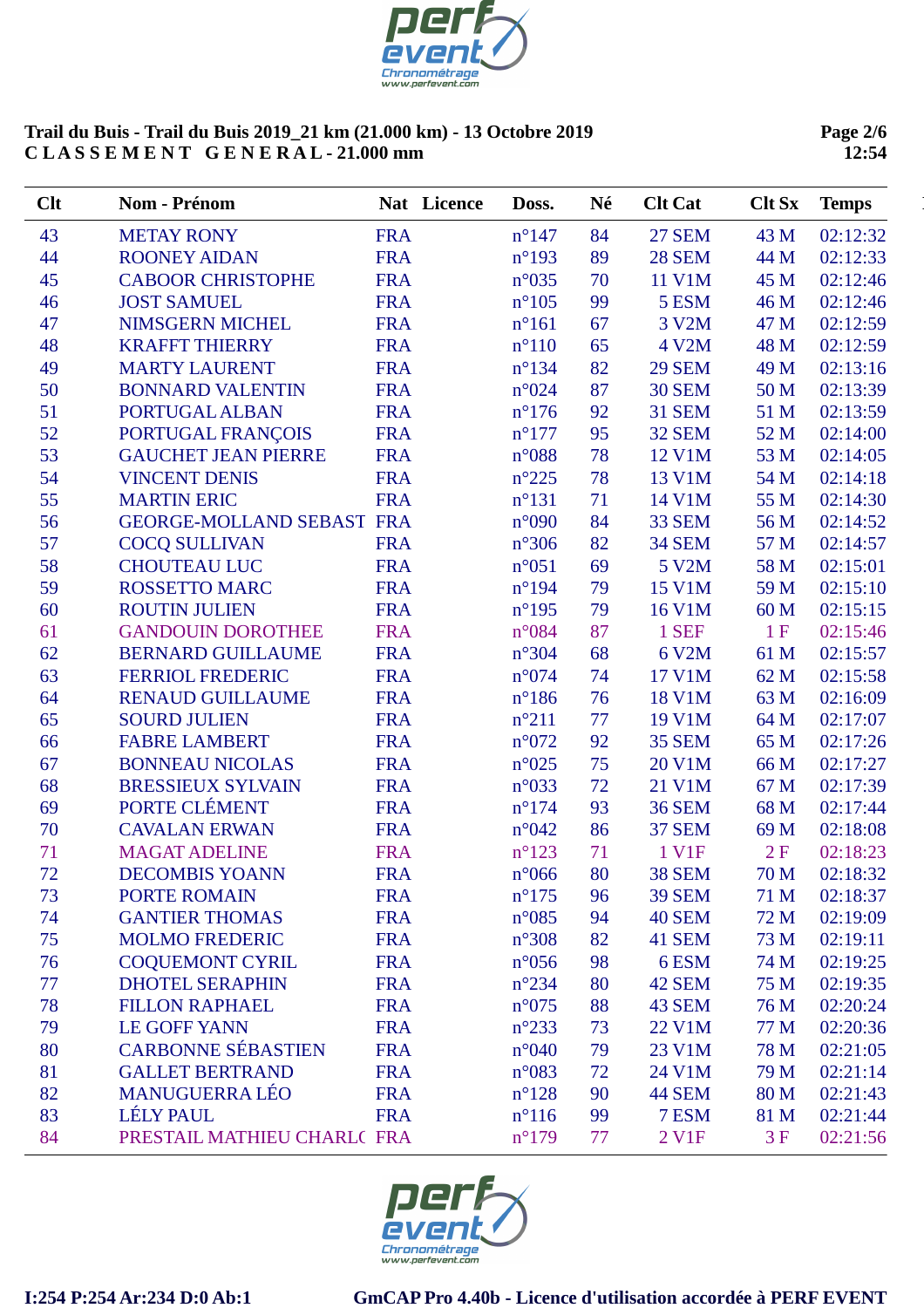

**Page 3/6 12:54**

| Clt | Nom - Prénom                | Nat Licence | Doss.           | Né | <b>Clt Cat</b> | <b>Clt Sx</b> | <b>Temps</b> |
|-----|-----------------------------|-------------|-----------------|----|----------------|---------------|--------------|
| 85  | <b>LOULOU GUILLAUME</b>     | <b>FRA</b>  | $n^{\circ}121$  | 88 | 45 SEM         | 82 M          | 02:22:25     |
| 86  | <b>MAUME JEAN PHILIPPE</b>  | <b>FRA</b>  | $n^{\circ}140$  | 82 | <b>46 SEM</b>  | 83 M          | 02:22:46     |
| 87  | PICON ANTHONY               | <b>FRA</b>  | $n^{\circ}170$  | 77 | 25 V1M         | 84 M          | 02:22:58     |
| 88  | <b>CHAMPEL DAMIEN</b>       | <b>FRA</b>  | n°044           | 84 | 47 SEM         | 85 M          | 02:23:00     |
| 89  | <b>FONTAINE MATTHIEU</b>    | <b>FRA</b>  | $n^{\circ}077$  | 75 | 26 V1M         | 86 M          | 02:23:04     |
| 90  | <b>PARMENTIER JEROME</b>    | <b>FRA</b>  | $n^{\circ}166$  | 77 | 27 V1M         | 87 M          | 02:23:05     |
| 91  | DELADOEUILLE CLAUDE         | <b>FRA</b>  | $n^{\circ}068$  | 70 | <b>28 V1M</b>  | 88 M          | 02:23:19     |
| 92  | <b>ROUSSET LAURENT</b>      | <b>FRA</b>  | $n^{\circ}307$  | 75 | 29 V1M         | 89 M          | 02:24:15     |
| 93  | <b>SCARINGELLA GEOFFREY</b> | <b>FRA</b>  | $n^{\circ}201$  | 85 | 48 SEM         | 90 M          | 02:24:44     |
| 94  | <b>SAPALLY MARYLINE</b>     | <b>FRA</b>  | $n^{\circ}301$  | 74 | 3 V1F          | 4F            | 02:25:53     |
| 95  | PORTUGAL THIBAULT           | <b>FRA</b>  | $n^{\circ}178$  | 98 | 8 ESM          | 91 M          | 02:26:02     |
| 96  | <b>BIGOT PIERRE</b>         | <b>FRA</b>  | $n^{\circ}017$  | 66 | 7 V2M          | 92 M          | 02:26:10     |
| 97  | <b>LAURENT PATRICK</b>      | <b>FRA</b>  | $n^{\circ}113$  | 76 | 30 V1M         | 93 M          | 02:26:14     |
| 98  | <b>MAGNIN LAURENT</b>       | <b>FRA</b>  | $n^{\circ}125$  | 64 | 8 V2M          | 94 M          | 02:26:27     |
| 99  | <b>REMBAUD AURÉLIEN</b>     | <b>FRA</b>  | $n^{\circ}185$  | 82 | <b>49 SEM</b>  | 95 M          | 02:26:27     |
| 100 | <b>DUTEL ROLAND</b>         | <b>FRA</b>  | $n^{\circ}071$  | 67 | 9 V2M          | 96 M          | 02:26:45     |
| 101 | <b>NICOLAS SANTI</b>        | <b>FRA</b>  | $n^{\circ}160$  | 69 | 10 V2M         | 97 M          | 02:26:50     |
| 102 | <b>BALIN ALEXANDRE</b>      | <b>FRA</b>  | $n^{\circ}010$  | 78 | 31 V1M         | 98 M          | 02:27:50     |
| 103 | <b>COUSSY ADRIEN</b>        | <b>FRA</b>  | $n^{\circ}059$  | 91 | <b>50 SEM</b>  | 99 M          | 02:27:56     |
| 104 | <b>MELIN CHRISTOPHE</b>     | <b>FRA</b>  | $n^{\circ}242$  | 82 | <b>51 SEM</b>  | 100 M         | 02:28:07     |
| 105 | <b>VOLKPE GREGORY</b>       | <b>FRA</b>  | $n^{\circ}228$  | 74 | 32 V1M         | 101 M         | 02:28:24     |
| 106 | <b>MASSY YVES</b>           | <b>FRA</b>  | $n^{\circ}235$  | 59 | 1 V3M          | 102 M         | 02:28:29     |
| 107 | <b>CUSSAC MARC</b>          | <b>FRA</b>  | $n^{\circ}063$  | 78 | 33 V1M         | 103 M         | 02:29:11     |
| 108 | <b>CHAMBON YOANN</b>        | <b>FRA</b>  | n°043           | 82 | <b>52 SEM</b>  | 104 M         | 02:29:19     |
| 109 | MICHEL-VILLAZ YANN          | <b>FRA</b>  | $n^{\circ}151$  | 75 | 34 V1M         | 105 M         | 02:29:26     |
| 110 | <b>NOGUE FABIEN</b>         | <b>FRA</b>  | $n^{\circ}164$  | 85 | <b>53 SEM</b>  | 106 M         | 02:29:56     |
| 111 | MEDALIN-BERNARD BRUNC FRA   |             | $n^{\circ}142$  | 76 | 35 V1M         | 107 M         | 02:29:58     |
| 112 | <b>VERMEERSCH DAVID</b>     | <b>FRA</b>  | $n^{\circ}224$  | 82 | <b>54 SEM</b>  | 108 M         | 02:30:08     |
| 113 | <b>BABUCCI ANGELO</b>       | <b>FRA</b>  | $n^{\circ}007$  | 69 | 11 V2M         | 109 M         | 02:30:24     |
| 114 | <b>HASSINE MAJDI</b>        | <b>FRA</b>  | n°099           | 71 | 36 V1M         | 110 M         | 02:30:36     |
| 115 | <b>SERENI JEAN</b>          | <b>FRA</b>  | $n^{\circ}205$  | 62 | 12 V2M         | 111 M         | 02:30:36     |
| 116 | <b>REPLAT GUILLAUME</b>     | <b>FRA</b>  | $n^{\circ}187$  | 91 | <b>55 SEM</b>  | 112 M         | 02:30:41     |
| 117 | <b>JADOUL MAËLLE</b>        | <b>FRA</b>  | $n^{\circ}102$  | 94 | 2 SEF          | 5F            | 02:30:42     |
| 118 | <b>BOURGARIT LUC</b>        | <b>FRA</b>  | $n^{\circ}029$  | 72 | 37 V1M         | 113 M         | 02:30:50     |
| 119 | <b>KNOBLAUCH WALTER</b>     | <b>FRA</b>  | $n^{\circ}109$  | 85 | <b>56 SEM</b>  | 114 M         | 02:31:17     |
| 120 | <b>MORVILLE JEROME</b>      | <b>FRA</b>  | $n^{\circ}156$  | 71 | <b>38 V1M</b>  | 115 M         | 02:31:22     |
| 121 | <b>JEUNEUX RÉMI</b>         | <b>FRA</b>  | $n^{\circ}104$  | 80 | <b>57 SEM</b>  | 116 M         | 02:31:42     |
| 122 | <b>DOUMENC RÉMI</b>         | <b>FRA</b>  | $n^{\circ}069$  | 89 | <b>58 SEM</b>  | 117 M         | 02:31:49     |
| 123 | <b>DUPRE SOPHIE</b>         | <b>FRA</b>  | $n^{\circ}070$  | 76 | 4 V1F          | 6F            | 02:31:53     |
| 124 | <b>MELFI FREDERIC</b>       | <b>FRA</b>  | $n^{\circ}$ 144 | 77 | 39 V1M         | 118 M         | 02:32:07     |
| 125 | <b>ROBINET STEPHANE</b>     | <b>FRA</b>  | $n^{\circ}190$  | 71 | 40 V1M         | 119 M         | 02:32:17     |
| 126 | <b>SUPPO MATHILDA</b>       | <b>FRA</b>  | $n^{\circ}215$  | 95 | 3 SEF          | 7F            | 02:32:22     |
|     |                             |             |                 |    |                |               |              |

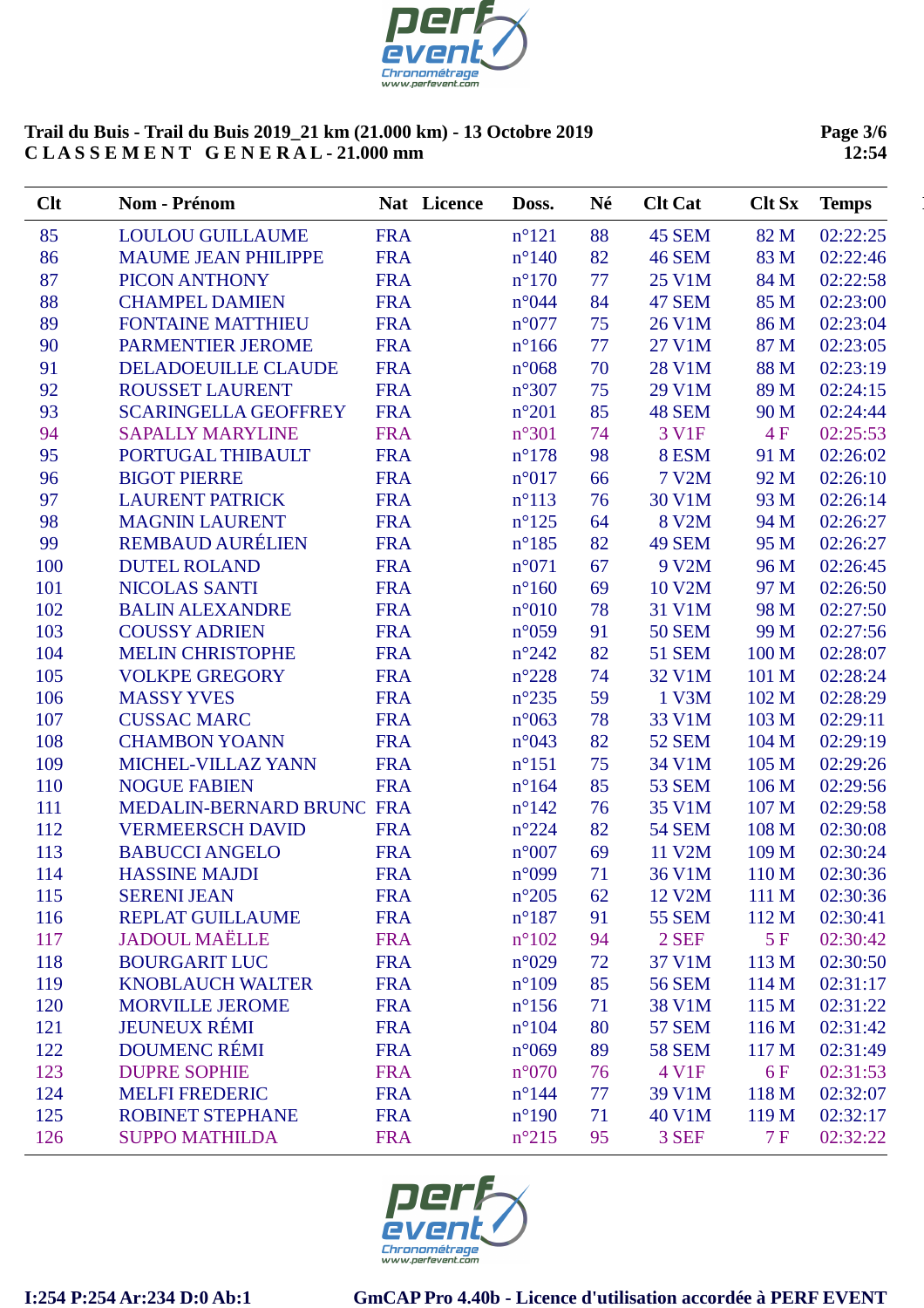

**Page 4/6 12:54**

| Clt | <b>Nom - Prénom</b>          | Nat Licence | Doss.          | Né | <b>Clt Cat</b> | <b>Clt Sx</b> | <b>Temps</b> |
|-----|------------------------------|-------------|----------------|----|----------------|---------------|--------------|
| 127 | <b>JABOIN LAURENT</b>        | <b>FRA</b>  | $n^{\circ}101$ | 66 | 13 V2M         | 120 M         | 02:32:40     |
| 128 | <b>COURBIERE BERTRAND</b>    | <b>FRA</b>  | $n^{\circ}238$ | 74 | 41 V1M         | 121 M         | 02:32:59     |
| 129 | <b>GRANJON SEBASTIEN</b>     | <b>FRA</b>  | n°094          | 73 | 42 V1M         | 122 M         | 02:34:05     |
| 130 | <b>ROL YOHANN</b>            | <b>FRA</b>  | $n^{\circ}191$ | 83 | <b>59 SEM</b>  | 123 M         | 02:34:17     |
| 131 | <b>FALCOZ LILIAN</b>         | <b>FRA</b>  | $n^{\circ}073$ | 78 | 43 V1M         | 124 M         | 02:35:13     |
| 132 | <b>CHARRE PATRICK</b>        | <b>FRA</b>  | $n^{\circ}046$ | 80 | <b>60 SEM</b>  | 125 M         | 02:36:19     |
| 133 | <b>CLERC ALEXANDRE</b>       | <b>FRA</b>  | $n^{\circ}053$ | 81 | 61 SEM         | 126 M         | 02:36:32     |
| 134 | <b>BUISSON CHRISTIAN</b>     | <b>FRA</b>  | $n^{\circ}237$ | 74 | 44 V1M         | 127 M         | 02:36:43     |
| 135 | <b>BEUDIN SEBASTIEN</b>      | <b>FRA</b>  | $n^{\circ}015$ | 77 | 45 V1M         | 128 M         | 02:36:47     |
| 136 | <b>COUTAZ JÉROME</b>         | <b>FRA</b>  | $n^{\circ}062$ | 77 | 46 V1M         | 129 M         | 02:37:14     |
| 137 | <b>DESCOVI JOHAN</b>         | <b>FRA</b>  | $n^{\circ}305$ | 81 | <b>62 SEM</b>  | 130 M         | 02:37:31     |
| 138 | <b>VENINEAUX ARNAUD</b>      | <b>FRA</b>  | $n^{\circ}223$ | 75 | 47 V1M         | 131 M         | 02:37:36     |
| 139 | <b>SIVADE MARIE</b>          | <b>FRA</b>  | $n^{\circ}210$ | 87 | 4 SEF          | <b>8F</b>     | 02:38:04     |
| 140 | <b>DECHAMP JEROME</b>        | <b>FRA</b>  | $n^{\circ}065$ | 82 | 63 SEM         | 132 M         | 02:38:05     |
| 141 | <b>BESSON ADRIEN</b>         | <b>FRA</b>  | n°014          | 82 | <b>64 SEM</b>  | 133 M         | 02:38:16     |
| 142 | <b>BECHE LEAH</b>            | <b>FRA</b>  | $n^{\circ}012$ | 78 | 5 V1F          | <b>9F</b>     | 02:38:57     |
| 143 | <b>MAIRET CHRISTOPHE</b>     | <b>FRA</b>  | $n^{\circ}127$ | 86 | <b>65 SEM</b>  | 134 M         | 02:39:44     |
| 144 | <b>LECHEVALLIER LOÏC</b>     | <b>FRA</b>  | $n^{\circ}114$ | 91 | <b>66 SEM</b>  | 135 M         | 02:40:08     |
| 145 | <b>RICHARD LUCILE</b>        | <b>FRA</b>  | $n^{\circ}188$ | 91 | 5 SEF          | 10F           | 02:40:08     |
| 146 | <b>CARILLO DAVID</b>         | <b>FRA</b>  | $n^{\circ}310$ | 80 | 67 SEM         | 136 M         | 02:40:33     |
| 147 | <b>BONHOMME AGNÈS</b>        | <b>FRA</b>  | $n^{\circ}023$ | 78 | 6 V1F          | 11F           | 02:40:35     |
| 148 | <b>GOULIELMAKIS DAVID</b>    | <b>FRA</b>  | $n^{\circ}093$ | 78 | 48 V1M         | 137 M         | 02:40:36     |
| 149 | <b>BOUDIER FREDERIC</b>      | <b>FRA</b>  | $n^{\circ}027$ | 77 | 49 V1M         | 138 M         | 02:40:48     |
| 150 | <b>MALDONADO AURORE</b>      | <b>FRA</b>  | $n^{\circ}303$ | 76 | <b>7 V1F</b>   | 12F           | 02:40:53     |
| 151 | <b>CHOUPIN FREDERICK</b>     | <b>FRA</b>  | $n^{\circ}050$ | 70 | 50 V1M         | 139 M         | 02:40:54     |
| 152 | <b>COUSSY JULIE</b>          | <b>FRA</b>  | $n^{\circ}060$ | 94 | 6 SEF          | 13F           | 02:41:16     |
| 153 | <b>GUICHARD NICOLAS</b>      | <b>FRA</b>  | n°096          | 77 | 51 V1M         | 140 M         | 02:41:29     |
| 154 | <b>BIALY ELISE</b>           | <b>FRA</b>  | $n^{\circ}016$ | 88 | 7 SEF          | 14F           | 02:41:43     |
| 155 | <b>ALLIZARD FRANCK</b>       | <b>FRA</b>  | $n^{\circ}003$ | 67 | 14 V2M         | 141 M         | 02:42:00     |
| 156 | <b>BOIXADERAS CHRISTELLE</b> | <b>FRA</b>  | $n^{\circ}019$ | 74 | <b>8 V1F</b>   | 15F           | 02:42:01     |
| 157 | <b>NOEL PHILIPPE</b>         | <b>FRA</b>  | $n^{\circ}163$ | 57 | 2 V3M          | 142 M         | 02:43:20     |
| 158 | <b>FRANCK GENEVOIS</b>       | <b>FRA</b>  | $n^{\circ}080$ | 70 | 52 V1M         | 143 M         | 02:43:36     |
| 159 | <b>MACCARI ARNAUD</b>        | <b>FRA</b>  | $n^{\circ}122$ | 86 | <b>68 SEM</b>  | 144 M         | 02:43:58     |
| 160 | <b>COETMELLEC FREDERIC</b>   | <b>FRA</b>  | $n^{\circ}054$ | 76 | 53 V1M         | 145 M         | 02:44:23     |
| 161 | <b>SCHULLER FRANCOIS</b>     | <b>FRA</b>  | $n^{\circ}203$ | 69 | 15 V2M         | 146 M         | 02:45:02     |
| 162 | <b>ALAIN CHATEL</b>          | <b>FRA</b>  | $n^{\circ}002$ | 61 | 16 V2M         | 147 M         | 02:45:12     |
| 163 | PERRIN CHRISTIAN             | <b>FRA</b>  | $n^{\circ}168$ | 60 | 17 V2M         | 148 M         | 02:45:12     |
| 164 | <b>SINELLE DELPHINE</b>      | <b>FRA</b>  | $n^{\circ}207$ | 78 | 9 V1F          | 16F           | 02:45:25     |
| 165 | <b>MAURICE VINCENT</b>       | <b>FRA</b>  | $n^{\circ}141$ | 83 | <b>69 SEM</b>  | 149 M         | 02:45:54     |
| 166 | <b>GRINGELLI STEPHANE</b>    | <b>FRA</b>  | $n^{\circ}095$ | 75 | 54 V1M         | 150 M         | 02:46:21     |
| 167 | <b>FRANCISCO STEPHANE</b>    | <b>FRA</b>  | $n^{\circ}079$ | 59 | 3 V3M          | 151 M         | 02:46:39     |
| 168 | <b>BAILLY ANNE-MARIE</b>     | <b>FRA</b>  | $n^{\circ}008$ | 57 | 1 V3F          | 17F           | 02:47:32     |

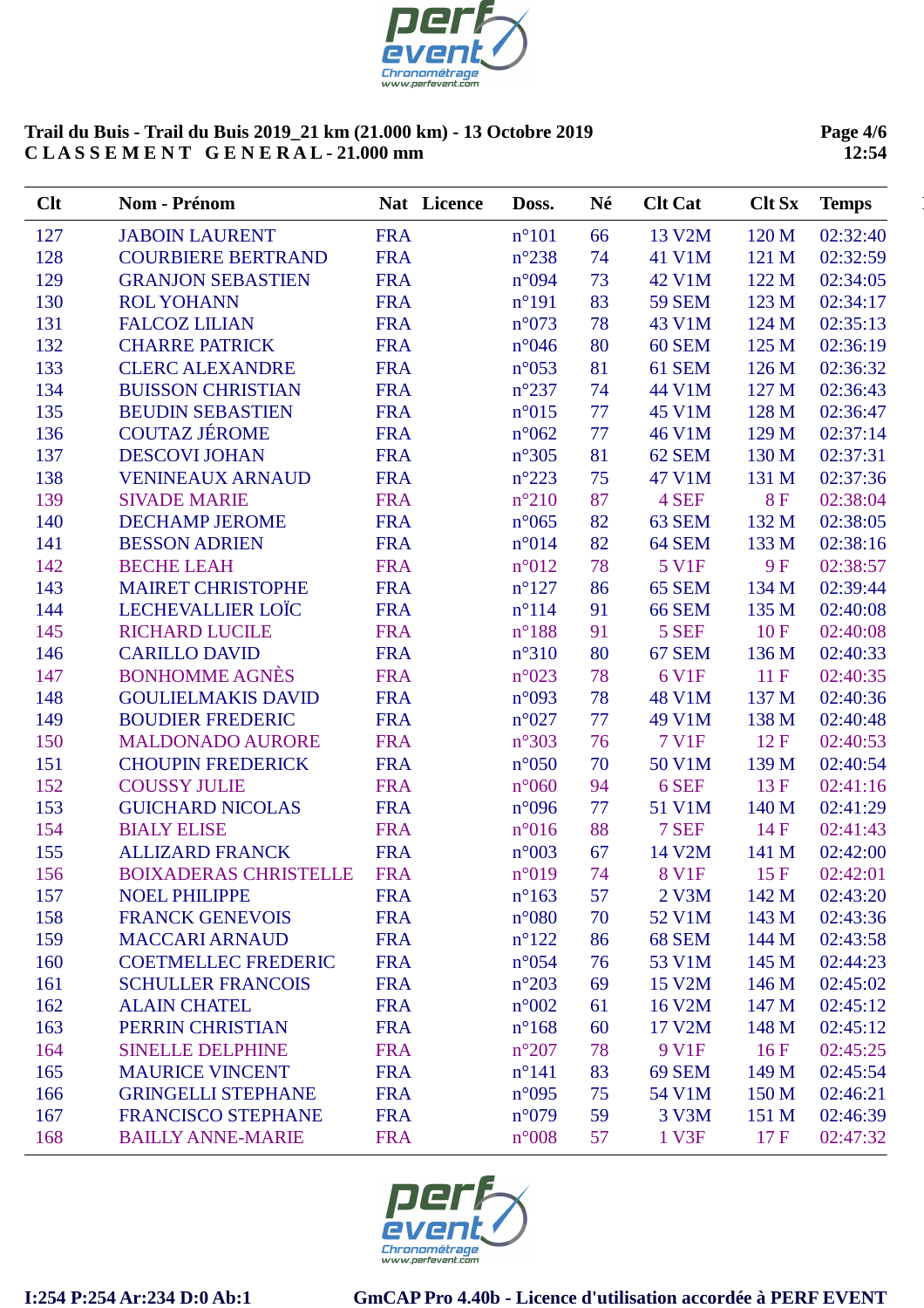

**Page 5/6 12:54**

| Clt | Nom - Prénom               |            | Nat Licence | Doss.           | Né | <b>Clt Cat</b> | <b>Clt Sx</b> | <b>Temps</b> |
|-----|----------------------------|------------|-------------|-----------------|----|----------------|---------------|--------------|
| 169 | <b>BON ARNAUD</b>          | <b>FRA</b> |             | $n^{\circ}020$  | 88 | <b>70 SEM</b>  | 152 M         | 02:47:49     |
| 170 | <b>CHAVANNE CHRISTOPHE</b> | <b>FRA</b> |             | $n^{\circ}048$  | 75 | 55 V1M         | 153 M         | 02:48:03     |
| 171 | <b>ANGIBAUD PAULINE</b>    | <b>FRA</b> |             | $n^{\circ}005$  | 76 | 10 V1F         | 18F           | 02:48:17     |
| 172 | <b>MOREAU FRANCK</b>       | <b>FRA</b> |             | $n^{\circ}219$  | 70 | 56 V1M         | 154 M         | 02:49:52     |
| 173 | <b>BOUTET AURELIE</b>      | <b>FRA</b> |             | $n^{\circ}031$  | 86 | 8 SEF          | 19F           | 02:49:54     |
| 174 | <b>BRUSA ANTHONY</b>       | <b>FRA</b> |             | $n^{\circ}034$  | 79 | 57 V1M         | 155 M         | 02:49:55     |
| 175 | <b>VERSTRAETE ROMY</b>     | <b>FRA</b> |             | $n^{\circ}312$  | 88 | 9 SEF          | 20 F          | 02:51:05     |
| 176 | <b>MARTIN FABRICE</b>      | <b>FRA</b> |             | $n^{\circ}132$  | 72 | 58 V1M         | 156 M         | 02:51:06     |
| 177 | <b>RAMBAUD AMANDINE</b>    | <b>FRA</b> |             | $n^{\circ}181$  | 81 | <b>10 SEF</b>  | 21 F          | 02:51:14     |
| 178 | <b>FORAY JEAN</b>          | <b>FRA</b> |             | $n^{\circ}078$  | 82 | <b>71 SEM</b>  | 157 M         | 02:51:45     |
| 179 | <b>SEYLER LAURENT</b>      | <b>FRA</b> |             | $n^{\circ}240$  | 89 | <b>72 SEM</b>  | 158 M         | 02:51:53     |
| 180 | <b>LIBERA CÉLINE</b>       | <b>FRA</b> |             | $n^{\circ}120$  | 78 | 11 V1F         | 22 F          | 02:52:15     |
| 181 | <b>MELLIEZ SYLVAINE</b>    | <b>FRA</b> |             | $n^{\circ}$ 145 | 71 | 12 V1F         | 23 F          | 02:52:45     |
| 182 | <b>MARCHAL JULIEN</b>      | <b>FRA</b> |             | $n^{\circ}129$  | 92 | <b>73 SEM</b>  | 159 M         | 02:53:03     |
| 183 | <b>MASSART OLIVIER</b>     | <b>FRA</b> |             | $n^{\circ}137$  | 70 | 59 V1M         | 160 M         | 02:53:56     |
| 184 | <b>LEMOINE LAETITIA</b>    | <b>FRA</b> |             | $n^{\circ}117$  | 79 | 13 V1F         | 24 F          | 02:53:56     |
| 185 | <b>CALU LUCIE</b>          | <b>FRA</b> |             | $n^{\circ}038$  | 81 | <b>11 SEF</b>  | 25 F          | 02:54:53     |
| 186 | PINZUTI JEAN-BAPTISTE      | <b>FRA</b> |             | $n^{\circ}171$  | 75 | 60 V1M         | 161 M         | 02:54:57     |
| 187 | <b>RIEGERT FREDERIC</b>    | <b>FRA</b> |             | $n^{\circ}189$  | 77 | 61 V1M         | 162 M         | 02:55:26     |
| 188 | <b>NASSIBOU STEPHANIE</b>  | <b>FRA</b> |             | $n^{\circ}159$  | 81 | <b>12 SEF</b>  | 26 F          | 02:55:41     |
| 189 | <b>HUGUENIN GUILLAUME</b>  | <b>FRA</b> |             | $n^{\circ}302$  | 79 | 62 V1M         | 163 M         | 02:55:42     |
| 190 | <b>BAILLY FLORENT</b>      | <b>FRA</b> |             | $n^{\circ}009$  | 90 | <b>74 SEM</b>  | 164 M         | 02:56:30     |
| 191 | <b>LEDU AUDE</b>           | <b>FRA</b> |             | $n^{\circ}115$  | 85 | <b>13 SEF</b>  | 27 F          | 02:57:11     |
| 192 | <b>SCHMIDT CHRISTINE</b>   | <b>FRA</b> |             | $n^{\circ}202$  | 84 | <b>14 SEF</b>  | 28F           | 02:57:18     |
| 193 | <b>METTEM STÉPHANIE</b>    | <b>FRA</b> |             | $n^{\circ}$ 148 | 71 | 14 V1F         | 29 F          | 02:57:43     |
| 194 | <b>SAINT-GERMÈS ARNAUD</b> | <b>FRA</b> |             | $n^{\circ}200$  | 88 | <b>75 SEM</b>  | 165 M         | 02:57:46     |
| 195 | <b>LEMOINE SANDRA</b>      | <b>FRA</b> |             | $n^{\circ}118$  | 76 | 15 V1F         | 30 F          | 02:58:09     |
| 196 | <b>MARTY JEAN-PIERRE</b>   | <b>FRA</b> |             | $n^{\circ}$ 133 | 57 | 4 V3M          | 166 M         | 02:58:42     |
| 197 | <b>MARY ALEXANDRE</b>      | <b>FRA</b> |             | $n^{\circ}$ 135 | 80 | <b>76 SEM</b>  | 167 M         | 02:59:41     |
| 198 | <b>ACHARD GUILLAUME</b>    | <b>FRA</b> |             | $n^{\circ}001$  | 78 | 63 V1M         | 168 M         | 02:59:42     |
| 199 | <b>SERVAIS GUILLAUME</b>   | <b>FRA</b> |             | $n^{\circ}206$  | 85 | <b>77 SEM</b>  | 169 M         | 03:01:00     |
| 200 | <b>GIBERT MARIE</b>        | <b>FRA</b> |             | n°091           | 90 | <b>15 SEF</b>  | 31 F          | 03:01:00     |
| 201 | <b>TORNABENE ESTHER</b>    |            | FRA 1293463 | $n^{\circ}220$  | 50 | 2 V3F          | 32F           | 03:01:24     |
| 202 | PROD'HOMME LOLITA          | <b>FRA</b> |             | $n^{\circ}180$  | 83 | <b>16 SEF</b>  | 33 F          | 03:01:55     |
| 203 | ROUVIERE EMMANUELLE        | <b>FRA</b> |             | $n^{\circ}$ 196 | 70 | 16 V1F         | 34 F          | 03:03:14     |
| 204 | <b>GONNON JESSICA</b>      | <b>FRA</b> |             | $n^{\circ}092$  | 84 | <b>17 SEF</b>  | 35F           | 03:04:57     |
| 205 | <b>BLANC ANTOINE</b>       | <b>FRA</b> |             | $n^{\circ}018$  | 79 | 64 V1M         | 170 M         | 03:05:23     |
| 206 | PAYEN GILLETTE             | <b>FRA</b> |             | $n^{\circ}167$  | 54 | 3 V3F          | 36F           | 03:05:54     |
| 207 | <b>MUGNIER CAROLINE</b>    | <b>FRA</b> |             | $n^{\circ}158$  | 89 | <b>18 SEF</b>  | 37 F          | 03:05:55     |
| 208 | <b>MARY HÉLÈNE</b>         | <b>FRA</b> |             | $n^{\circ}$ 136 | 76 | 17 V1F         | 38F           | 03:06:09     |
| 209 | <b>REGAD MARIE</b>         | <b>FRA</b> |             | $n^{\circ}184$  | 89 | <b>19 SEF</b>  | 39F           | 03:06:10     |
| 210 | <b>ROZIER LUDO</b>         | <b>FRA</b> |             | $n^{\circ}$ 198 | 77 | 65 V1M         | 171 M         | 03:06:46     |